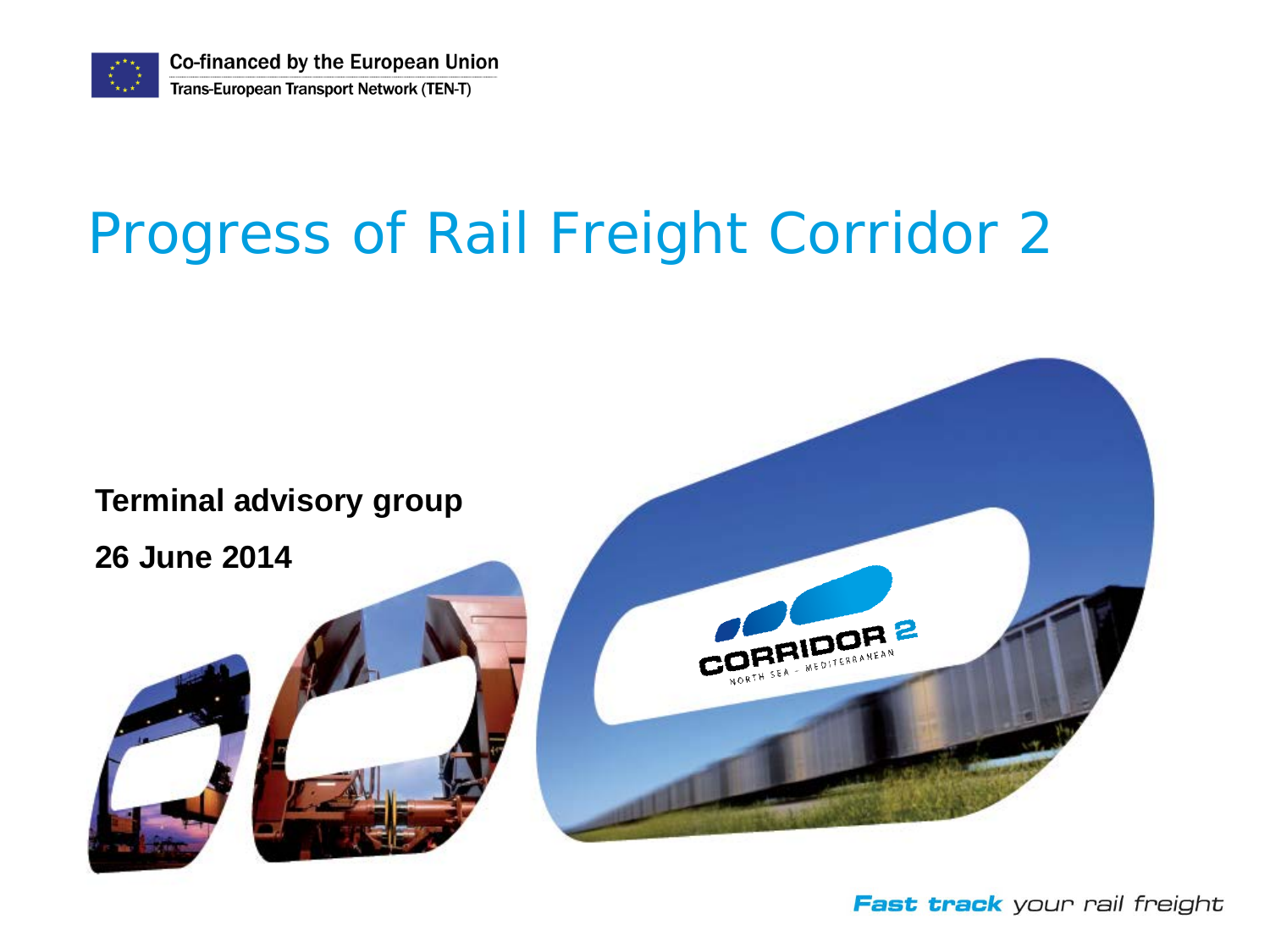#### 10 November 2013: operational start of RFC 2

- Publication of the 2014 timetable reserve capacity
- Release of the new RFC 2 website: [www.rfc2.eu](http://www.rfc2.eu/)
- Publication of works for the 2014 and 2015 timetables
- Publication of the 2014 timetable Corridor Information Document
	- It includes the implementation plan, which was not approved by the Executive board, due to no agreement on ERTMS
	- A working group with ministries and infrastructure managers was set up to find a consensus for the ERTMS part of the Implementation plan before September 2014

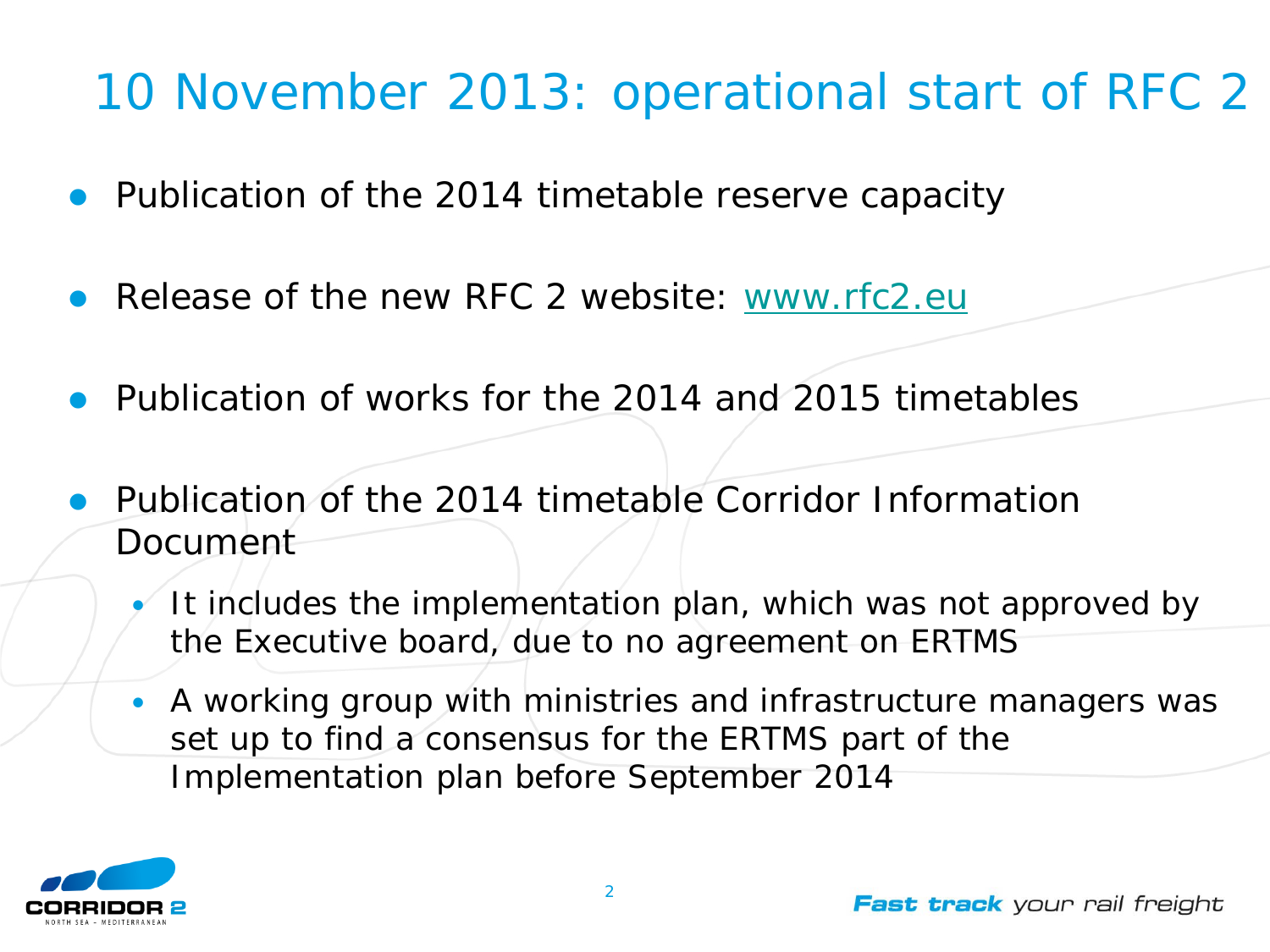#### Extensions of RFC 2

11 December 2013: Regulation (EU) 1316/2013 establishing the Connecting Europe Facility, confirmed the extension of RFC 2 in two phases:

1. November 2016: Dunkirk\*, Calais\*, Liège\*, Paris\*, London, Zeebrugge, Amsterdam and Marseille

\* The Management board of RFC 2 decided to extend the corridor to these cities already in January 2015

2. November 2018: beyond London (Glasgow, Edinburgh, Southampton and Felixstowe)

UK challenged the validity of article 29 and annex 2 of the Regulation on this last extension

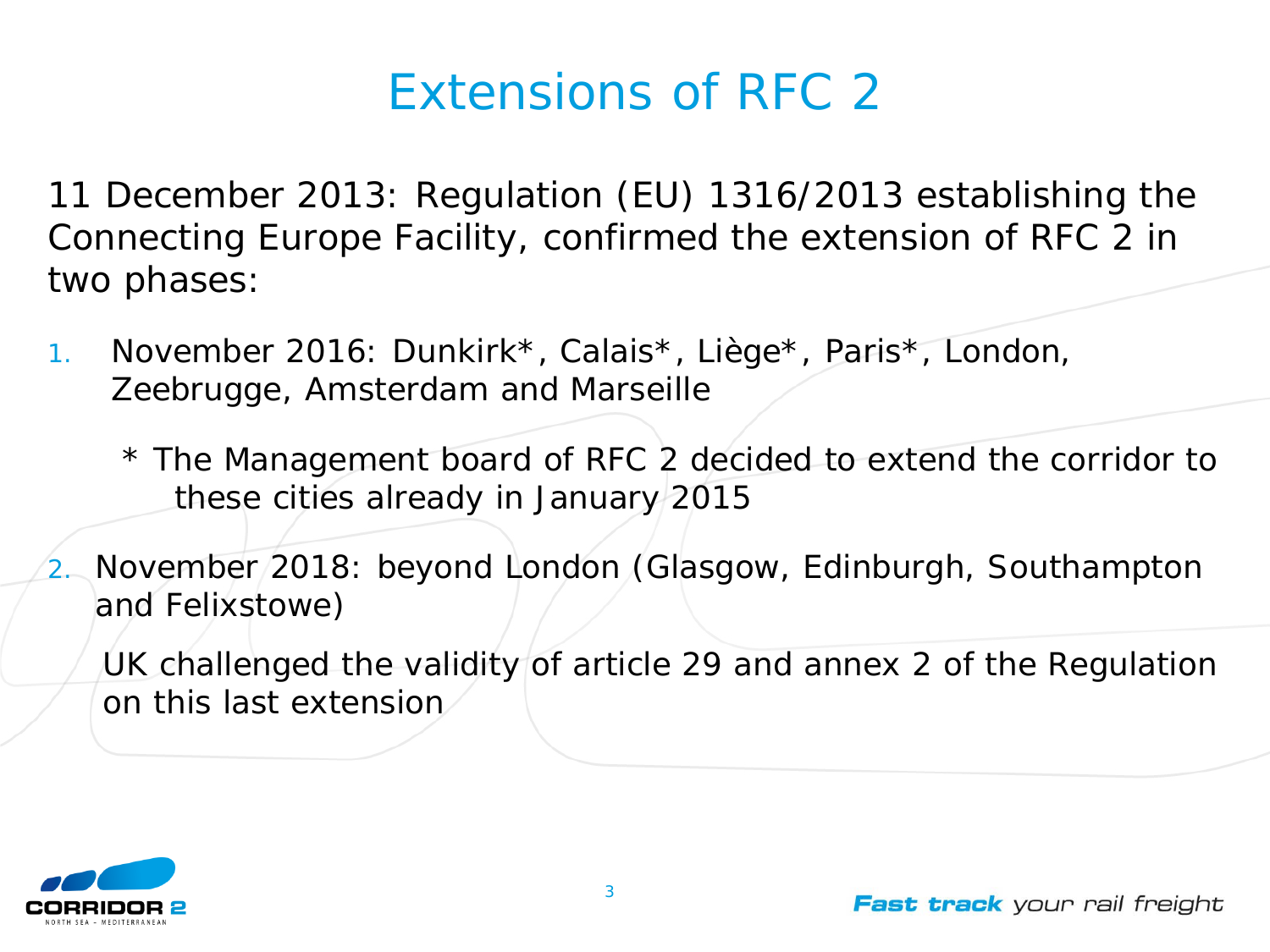#### Extensions of RFC 2

#### **January 2015**



#### **November 2016**

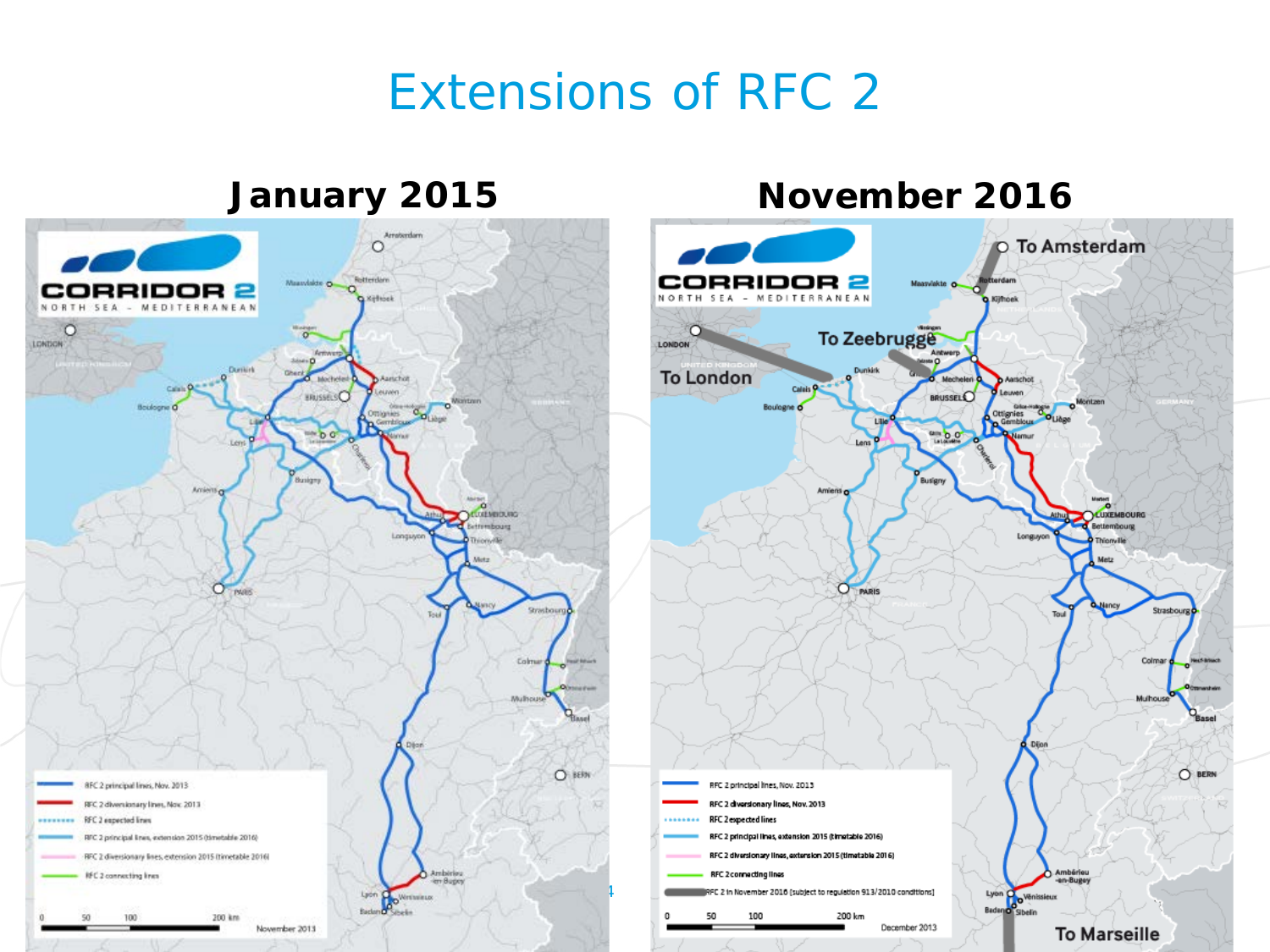### Extension to UK

- To prepare the extension to UK,
	- o Network Rail and Eurotunnel participate in all activities of RFC 2
	- o an action plan was approved by all IMs/AB (including Network Rail and Eurotunnel) and by all ministries (including the UK DfT)



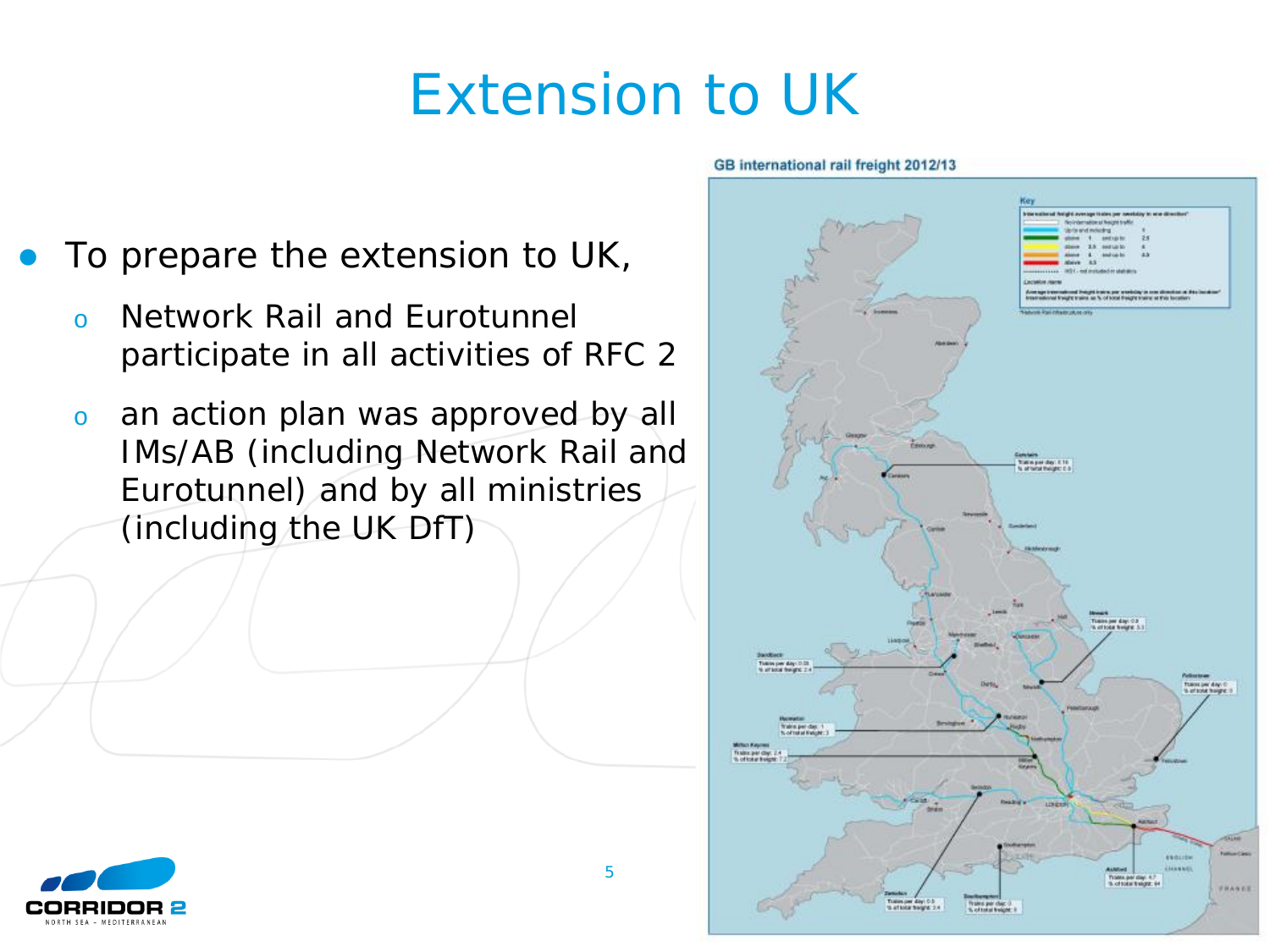### Extension to UK

- Eurotunnel has a new charging scheme which is expected to double to 5000 per year in 2018 the traffic through the channel. It is based on:
	- a charge reduction (-25% in off peak period and removal of security surcharge of 600  $\epsilon$ )
	- o the extension of the ETICA (Eurotunnel Incentive for Capacity Addition) program to 2018 and to 5 new categories of traffic
- The RFC 2 Railway undertaking Advisory Group asked the Executive board to include as soon as possible HS1 and the lines north of London in the UK extension

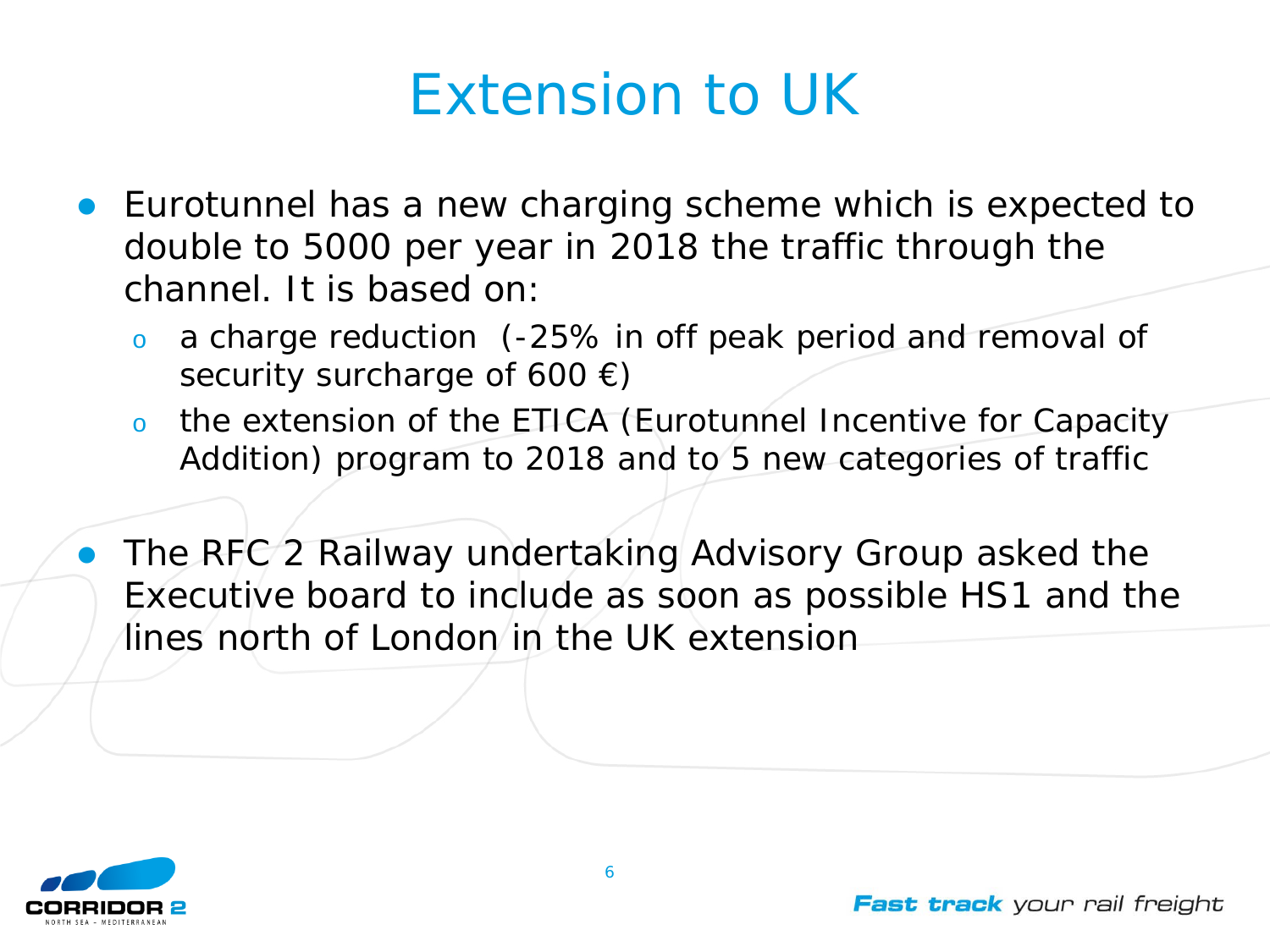# Capacity management

- 14 January 2014: publication of the 2015 timetable pre-arranged paths
- 14 April 2014: end of the 2015 timetable booking

 30 April 2014: decision about the capacity kept as reserve capacity for the 2015 timetable

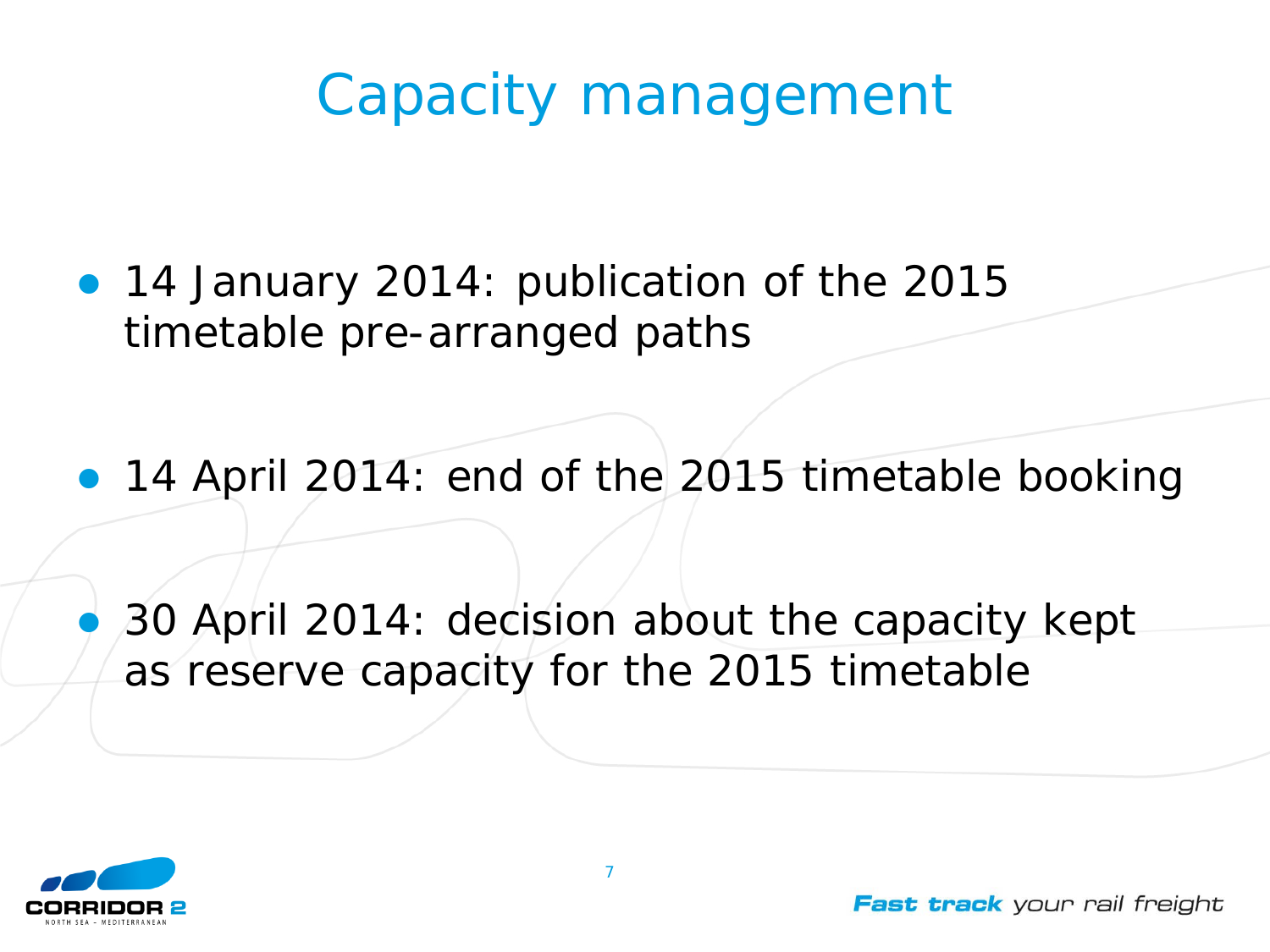# Performance indicators on the corridor

- KPIs are generally measured on the 5 main segments of the Corridor
	- Antwerp Bettembourg
	- Namur Basel
	- Bettembourg Lyon
	- Antwerp Lille
	- Rotterdam Antwerp

 Data from TIS (Train Information System) forms the basis for the reporting

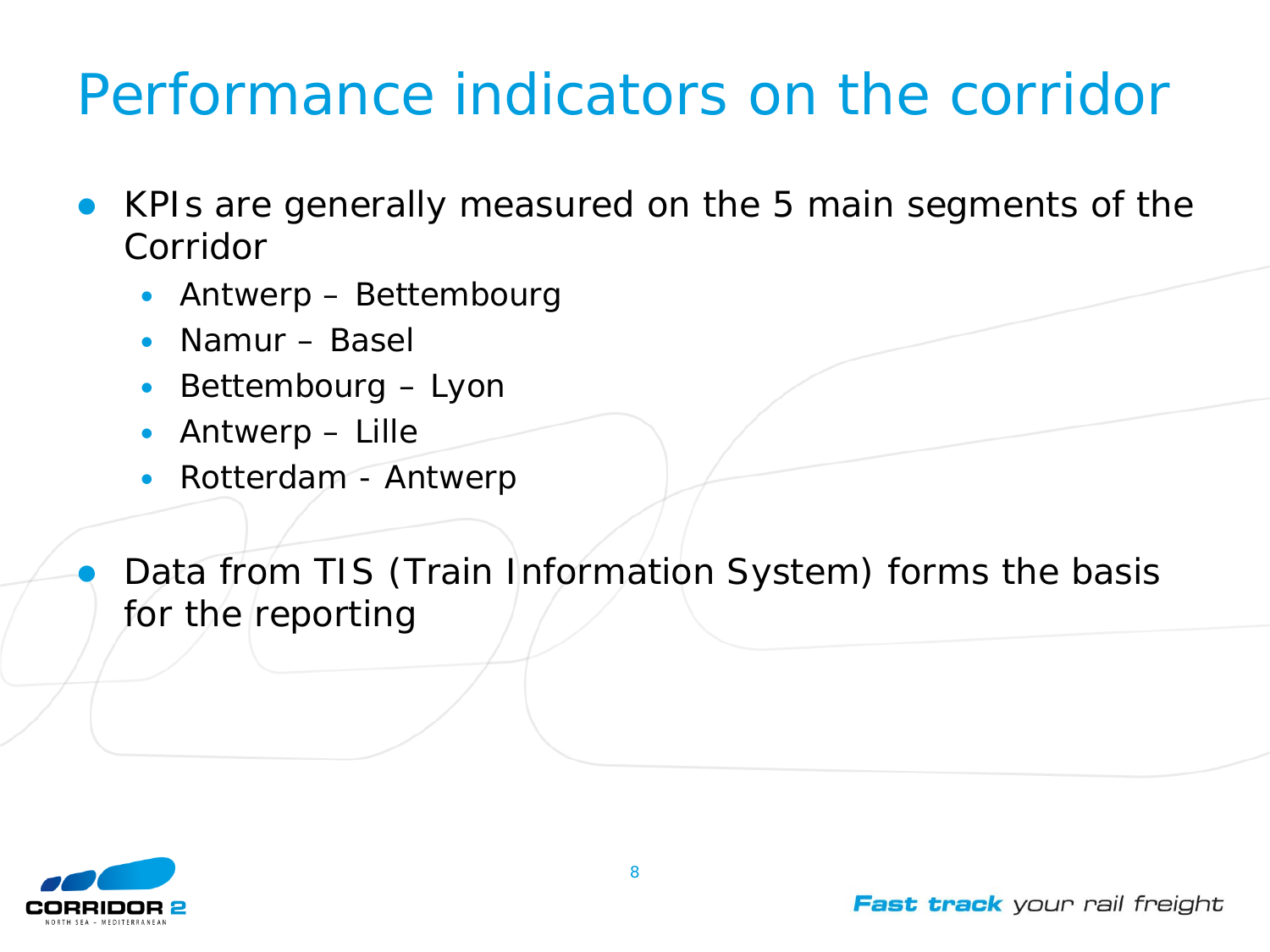### Corridor Traffic



**2012 / 2013: + 3%** 

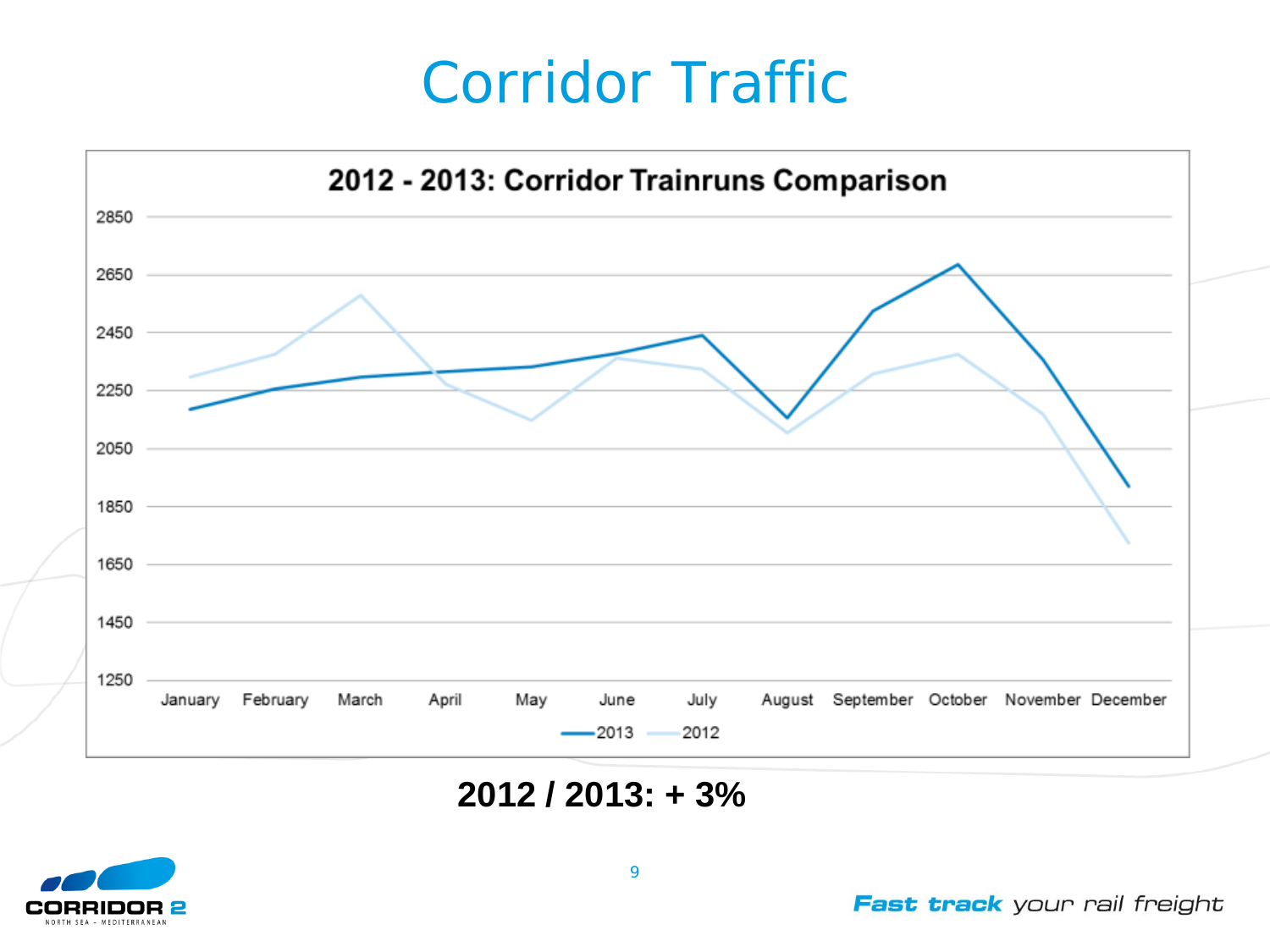#### **Punctuality**



**2012 / 2013: - 5 %** 

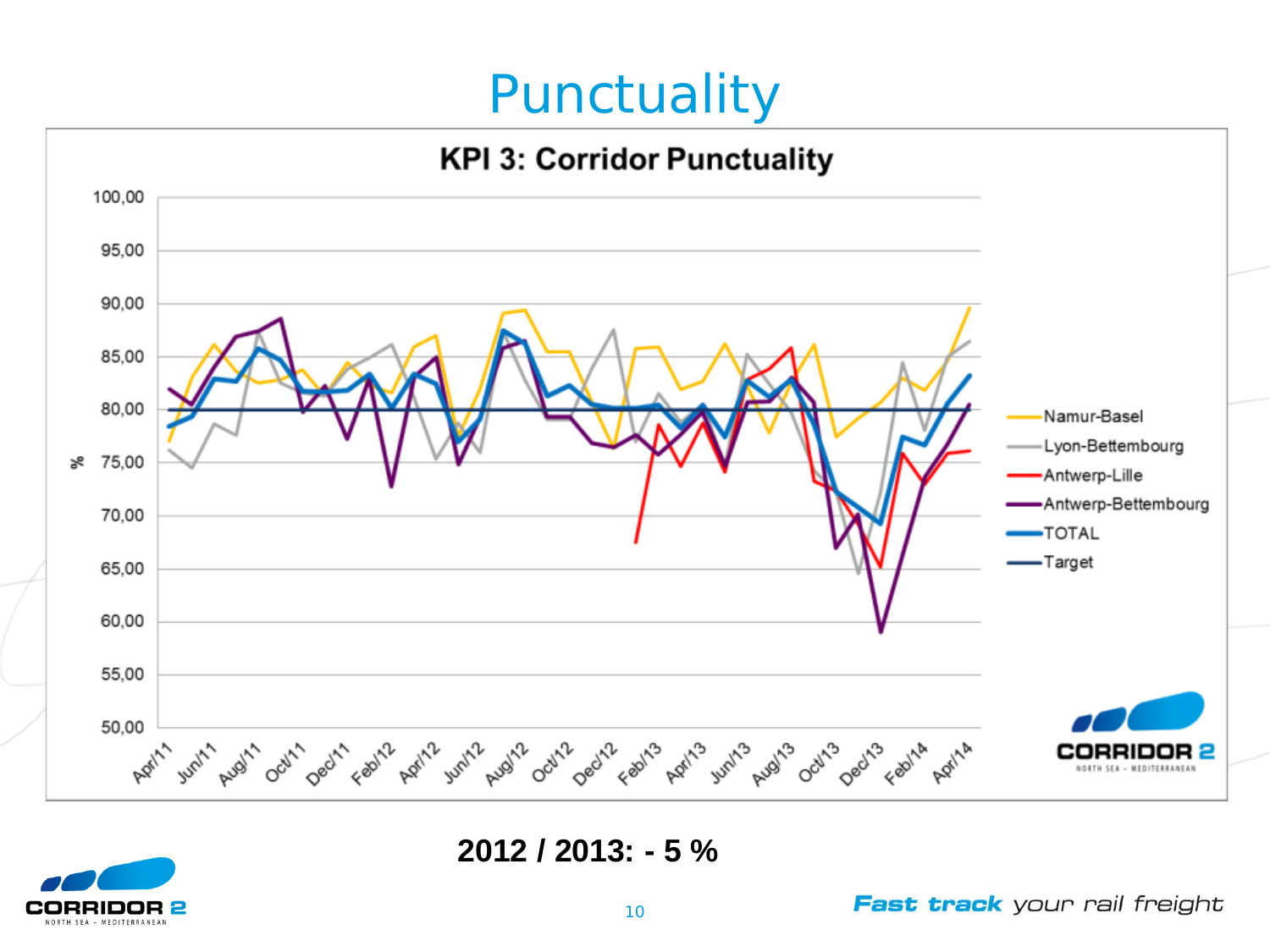#### Theoretical Running Time

|            | KM/H per corridor route        | 2013     | 2014     | 2015  | Objective IP |
|------------|--------------------------------|----------|----------|-------|--------------|
| PaP        | <b>Antwerpen - Bettembourg</b> | 60,74    | 59,69    | 61,56 | 55,00        |
| Ш          | <b>Antwerpen - Bettembourg</b> |          | 59,52    |       |              |
| PaP        | <b>Antwerpen - Basel</b>       | 57,02    | 51,43    | 55,23 | 50,00        |
| Ш          | <b>Antwerpen - Basel</b>       |          | 55,40    |       |              |
| PaP        | Antwerpen - Lille              | 50,16    | 52,44    | 66,45 | 52,00        |
| π          | <b>Antwerpen - Lille</b>       |          | 52,44    |       |              |
| <b>PaP</b> | <b>Rotterdam - Antwerpen</b>   | 53,39    | 58,66    | 71,33 | 55,00        |
| TΤ         | Rotterdam - Antwerpen          |          | 56,79    |       |              |
| PaP        | Antwerpen - Lyon               | no paths | no paths | 60,77 | tbd          |
|            |                                |          |          |       |              |
| PaP        | Antwerp-Aubange                | 66,69    | 65,01    | 67,86 | 50,00        |
| π          | Antwerp-Aubange                |          | 61,41    |       |              |
| PaP        | <b>Aubange-Basel</b>           | 51,36    | 44,64    | 48,49 | 50,00        |
| π          | Aubange-Basel                  |          | 49,43    |       |              |

Average speed per corridor route: comparison actual timetable with past and present path catalogues